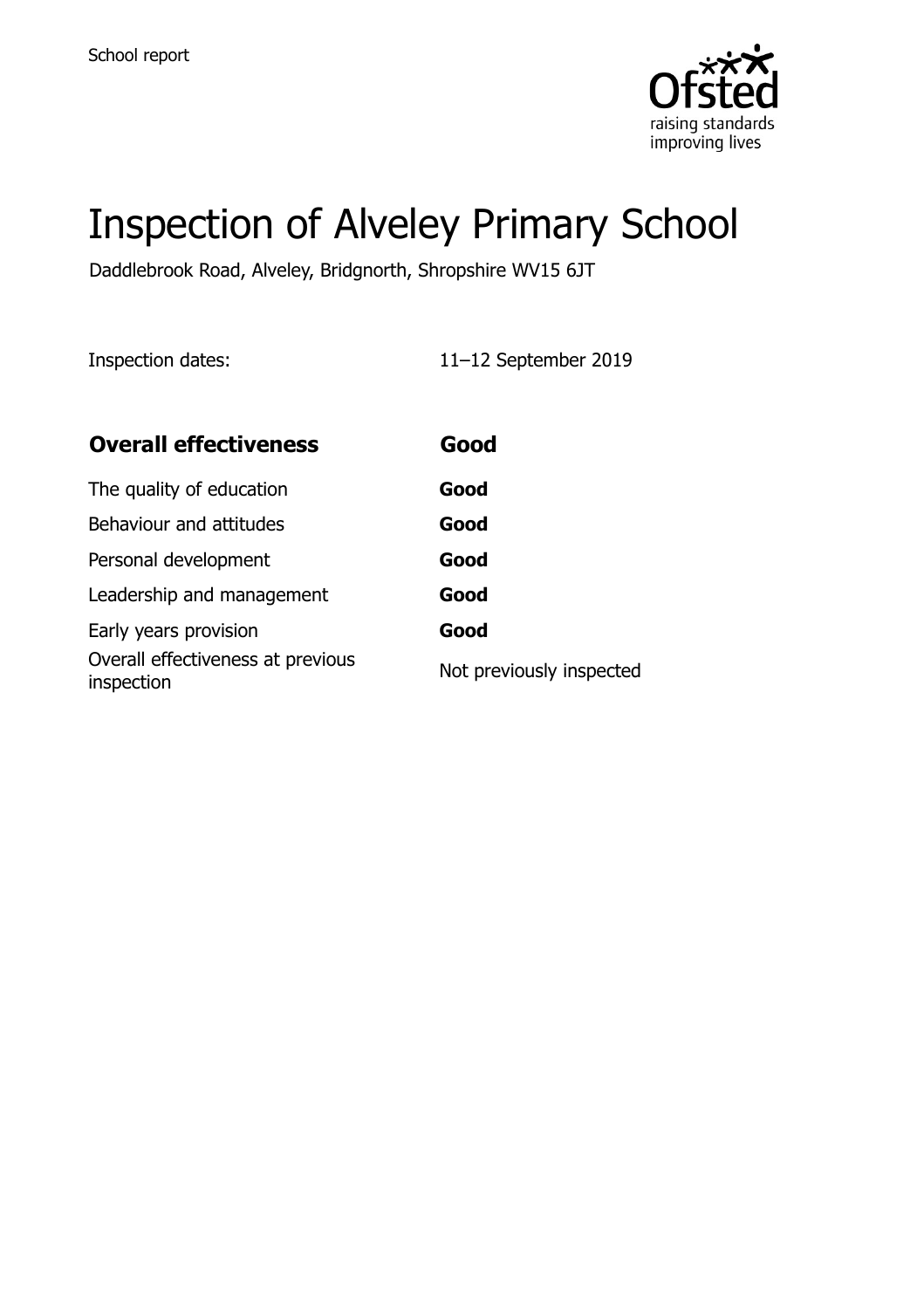

# **What is it like to attend this school?**

Alveley Primary is a welcoming school where pupils feel safe and valued. Pupils are polite and happy. They say good morning to visitors and they are very helpful. Pupils are proud to attend their school. In particular, they are proud of the school grounds and the library.

The school has improved tremendously over the last three years. Pupils talk enthusiastically about the changes that have happened. The headteacher, leaders and staff want every pupil to do their very best in all aspects of school life. This has resulted in positive changes across the school.

The school's motto is, 'success is a journey we take together'. Strong relationships exist within the school. Teachers know every pupil by name. Pupils value friendship. They say, 'The best thing about our school is being with our friends.'

There is a calm atmosphere around the school and behaviour is positive. Pupils talk about the school's 'BLAST' behaviour policy with confidence. Pupils told the inspectors about the rewards for good behaviour and the consequences of negative behaviour. Pupils understand what bullying is, but they say that it does not happen at Alveley. Parents and carers comment positively about behaviour.

#### **What does the school do well and what does it need to do better?**

Pupils achieve well because most of the curriculum is logically sequenced. Standards achieved in national tests in English and mathematics are often above the national average. Pupils are fully prepared for the next stage of their education.

In most subjects, teachers plan lessons that build on what pupils have learned before. Pupils can explain how what they are learning now will help them in the next lesson. However, this is not the case in design and technology, modern foreign languages and aspects of music, which are not as well planned.

Teachers plan and deliver sequences of lessons so that all pupils can learn. Work set is not too easy, and it is not too difficult. Pupils with special educational needs and/or disabilities (SEND) do well. Staff are well trained to support the needs of pupils with SEND. They provide extra support when required. All pupils are fully included in lessons and other school activities.

When children join the Reception class, they are ready to learn. This is because the school works closely with families before their children start school. Children learn lots of new things quickly due to effective teaching. Activities build on what children already know. Children are happy and confident and love to share their ideas. The classroom and outdoor area are colourful and exciting and support learning. Strong relationships exist between the staff and the children. Children enjoy learning and playing with their friends. Staff maintain strong links with families throughout the year.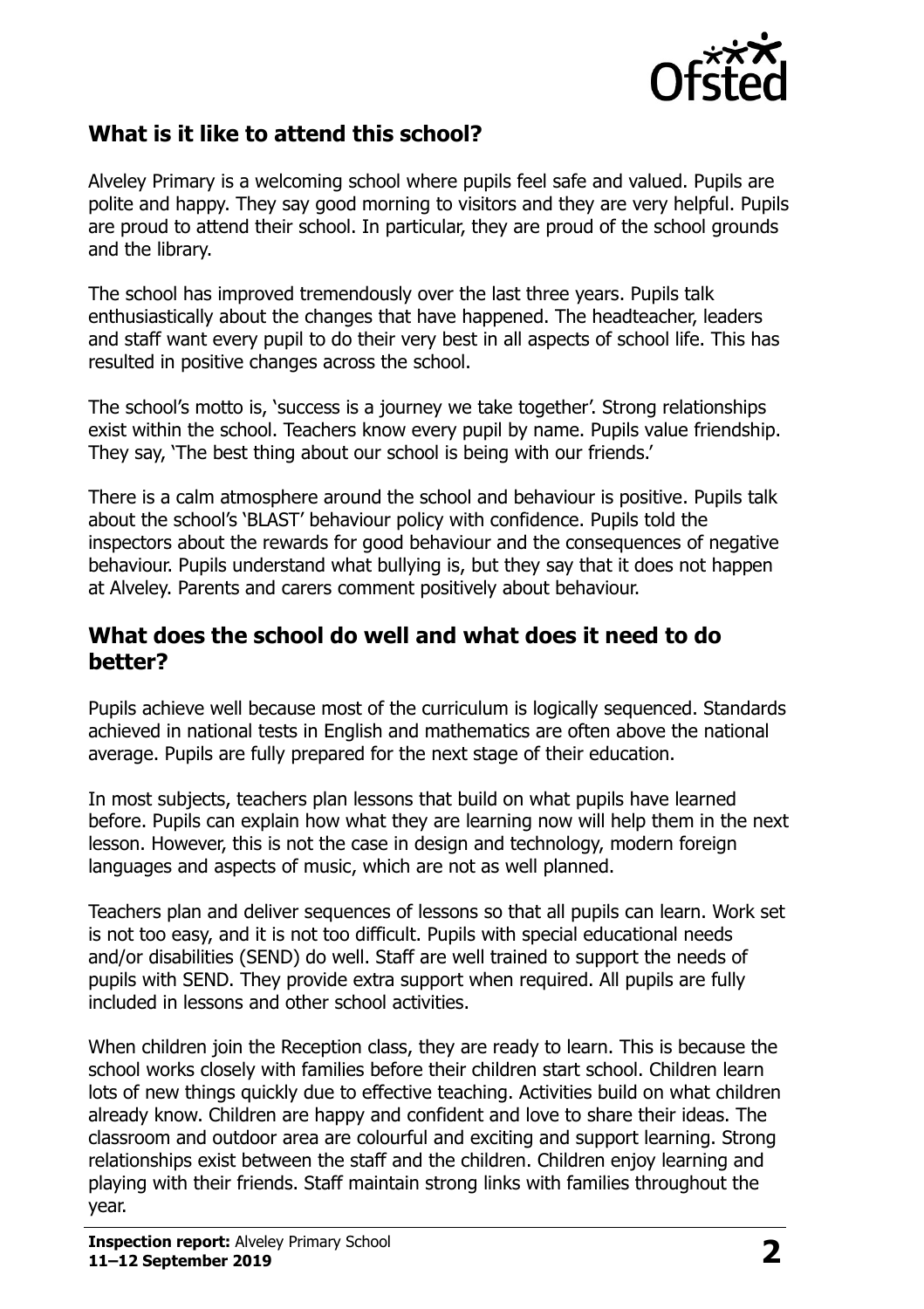

Pupils read confidently and with expression from an early age. Staff teach phonics well and provide extra help for those pupils who start to fall behind. Pupils have developed a love of reading and they enjoy sharing stories.

Pupils are nearly always well behaved. They listen to their teachers and follow instructions. In these instances, pupils' good behaviour allows them to learn lots of new things. However, inspectors saw occasional low-level disruption. This stopped a few pupils from learning.

Pupils visit a range of places, such as Cadbury World and Warwick Castle. This helps to bring their learning to life. Pupils also enjoy the breakfast and after-school clubs. They take on positions of responsibility within school, such as those of librarian and play leader. Pupils understand how to keep themselves safe online. From an early age, they are taught how to keep healthy.

Older pupils have a clear understanding of how our country is governed. They relate this to Alveley's school council. Pupils speak confidently about the law and how this relates to school rules. They are knowledgeable about other religions and cultures. Pupils state that it is fine to be different in their school. One pupil said, 'Nobody minds if you are different.'

The trust board monitors the school effectively. It provides help and support when required. The local governing body focuses on aspects of the quality of education. It reports details to the trust board, which takes overall responsibility for the quality of education. However, the local governing body does not question and challenge the headteacher enough in this area.

The headteacher, supported by staff, has worked tirelessly to improve the school. Staff value the training they receive. They agree that leaders consider their workload and well-being.

Parents' feelings are summed up by the comment, 'This is a great village school with a friendly and positive ethos.'

# **Safeguarding**

The arrangements for safeguarding are effective.

Keeping pupils safe at all times is the school's highest priority. Leaders make sure that the right checks on staff are made before they start work at the school. Pupils say that they feel safe because their teachers look after them. Pupils are confident to talk to staff if they have a problem. Staff know what to do when this happens because they are well trained. When required, the school works with external agencies to provide additional help and support for pupils. Pupils of all ages learn how to keep themselves safe in lessons, during other school activities and when not in school.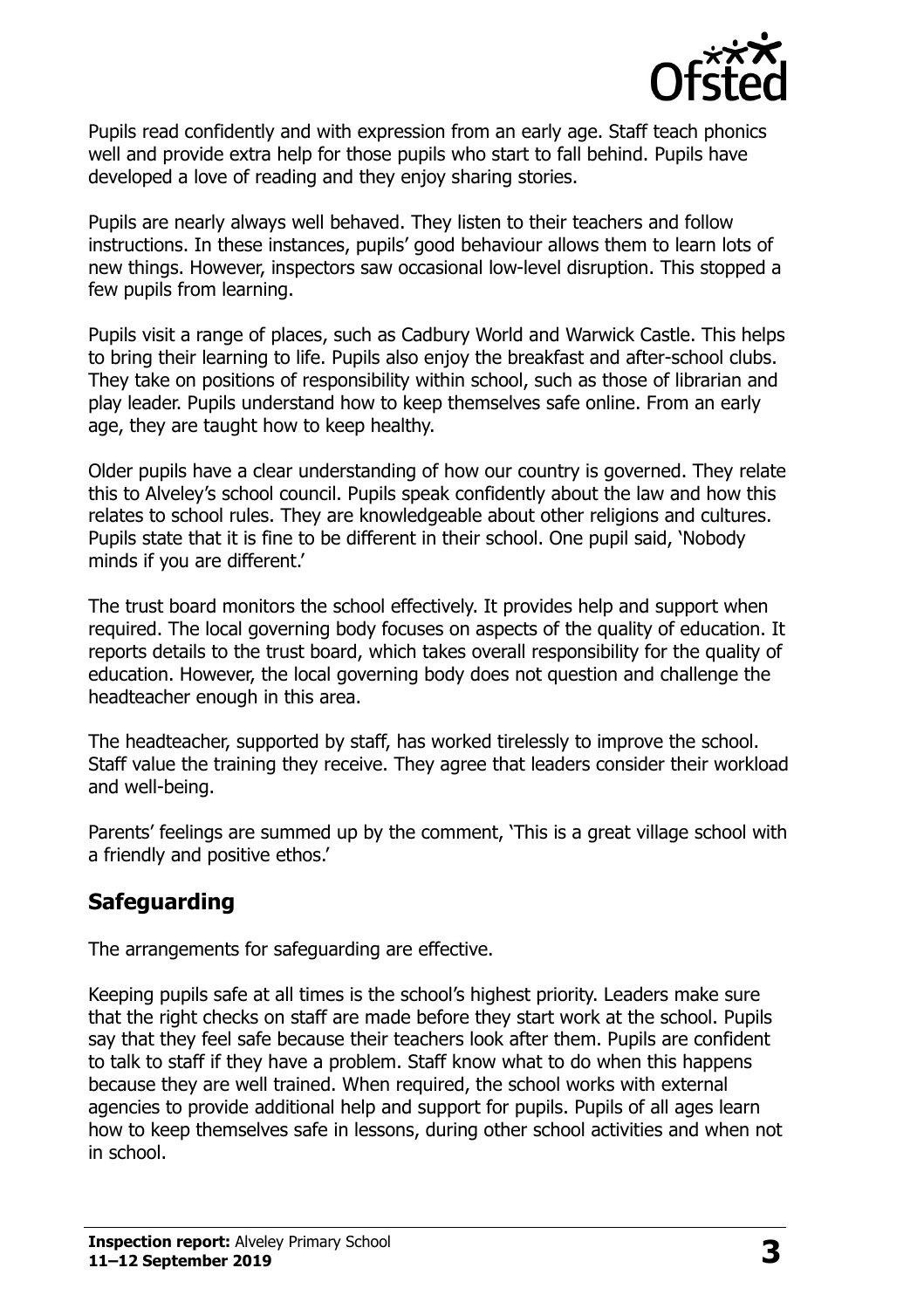

# **What does the school need to do to improve?**

# **(Information for the school and appropriate authority)**

- The school's curriculum is not planned and sequenced sufficiently to develop pupils' knowledge and skills in design and technology, modern foreign languages and the composition aspect of music. The breadth of the national curriculum is not covered in these areas. The school need to develop the curriculum in these areas so that pupils achieve well and improve their cultural, linguistic, creative and musical knowledge and skills.
- Inspectors witnessed occasional low-level disruption that disrupted the quality of teaching and learning in a few instances. The school needs to further develop positive attitudes towards learning. This will ensure that all pupils can learn, and all teachers can teach without interruption.
- The trust board has delegated some responsibility for monitoring the quality of education to the local governing body. The local governing body is provided with a wide range of information by the headteacher and executive headteacher in relation to this. There is some evidence that governors question and challenge the headteacher. However, they now need to question and challenge more effectively, so that they too can hold the headteacher to account for the quality of education within the school. The trust board needs to support and develop the local governing body in this role.

### **How can I feed back my views?**

You can use [Ofsted Parent View](http://parentview.ofsted.gov.uk/) to give Ofsted your opinion on your child's school, or to find out what other parents and carers think. We use Ofsted Parent View information when deciding which schools to inspect, when to inspect them and as part of their inspection.

The Department for Education has further quidance on how to complain about a school.

If you're not happy with the inspection or the report, you can [complain to Ofsted.](http://www.gov.uk/complain-ofsted-report)

### **Further information**

You can search for [published performance information](http://www.compare-school-performance.service.gov.uk/) about the school.

In the report, '[disadvantaged pupils](http://www.gov.uk/guidance/pupil-premium-information-for-schools-and-alternative-provision-settings)' refers to those pupils who attract government pupil premium funding: pupils claiming free school meals at any point in the last six years and pupils in care or who left care through adoption or another formal route.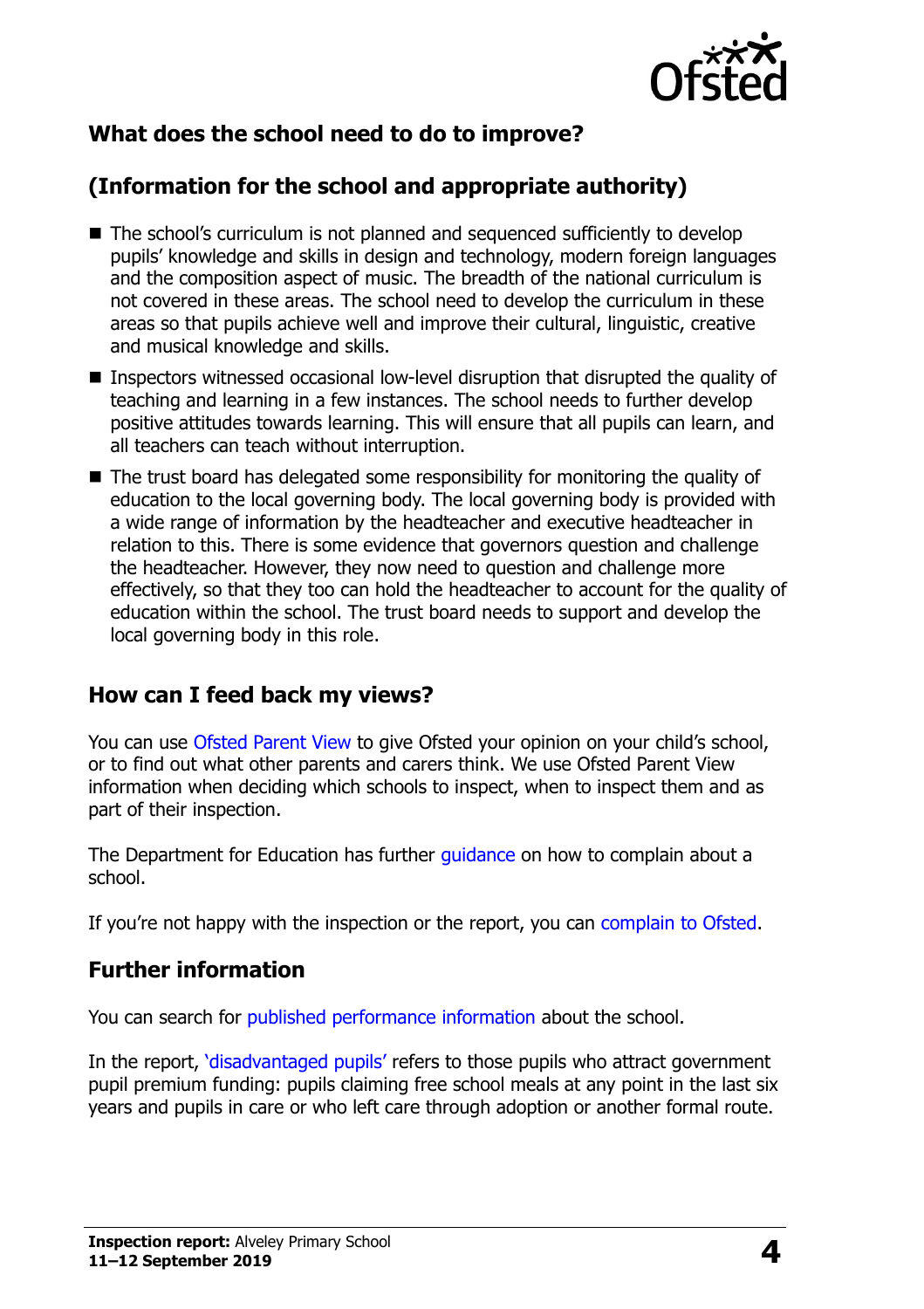

# **School details**

| Unique reference number             | 143548                   |
|-------------------------------------|--------------------------|
| <b>Local authority</b>              | Shropshire               |
| <b>Inspection number</b>            | 10111660                 |
| <b>Type of school</b>               | Primary                  |
| <b>School category</b>              | Academy sponsor-led      |
| Age range of pupils                 | 4 to 11                  |
| <b>Gender of pupils</b>             | Mixed                    |
| Number of pupils on the school roll | 90                       |
| <b>Appropriate authority</b>        | Board of trustees        |
| <b>Chair of trust</b>               | <b>Judy Mondon</b>       |
| <b>Headteacher</b>                  | Paul O'Malley            |
| Website                             | www.alveleyprimary.co.uk |
| Date of previous inspection         | Not previously inspected |

# **Information about this school**

- Alveley Primary School converted to become an academy in November 2016. When its predecessor school was last inspected by Ofsted, it was judged to be good overall.
- Alveley Primary School is one of the six schools in the Bridgnorth Area Schools' Trust. The trust members are the accountable body and they have delegated strategic responsibility to a trust board, which oversees areas including finance and standards. The trust board has delegated some responsibility for monitoring the quality of education to the local governing body of the school. The executive headteacher works across the six schools within the trust.
- The school has a breakfast and after-school club. This provision is managed by the school.

# **Information about this inspection**

We carried out this inspection under section 5 of the Education Act 2005.

■ The lead inspector held meetings with the headteacher, the executive headteacher, curriculum leaders, the special educational needs coordinator (SENCo) and the leaders for early years, attendance and behaviour. He met with a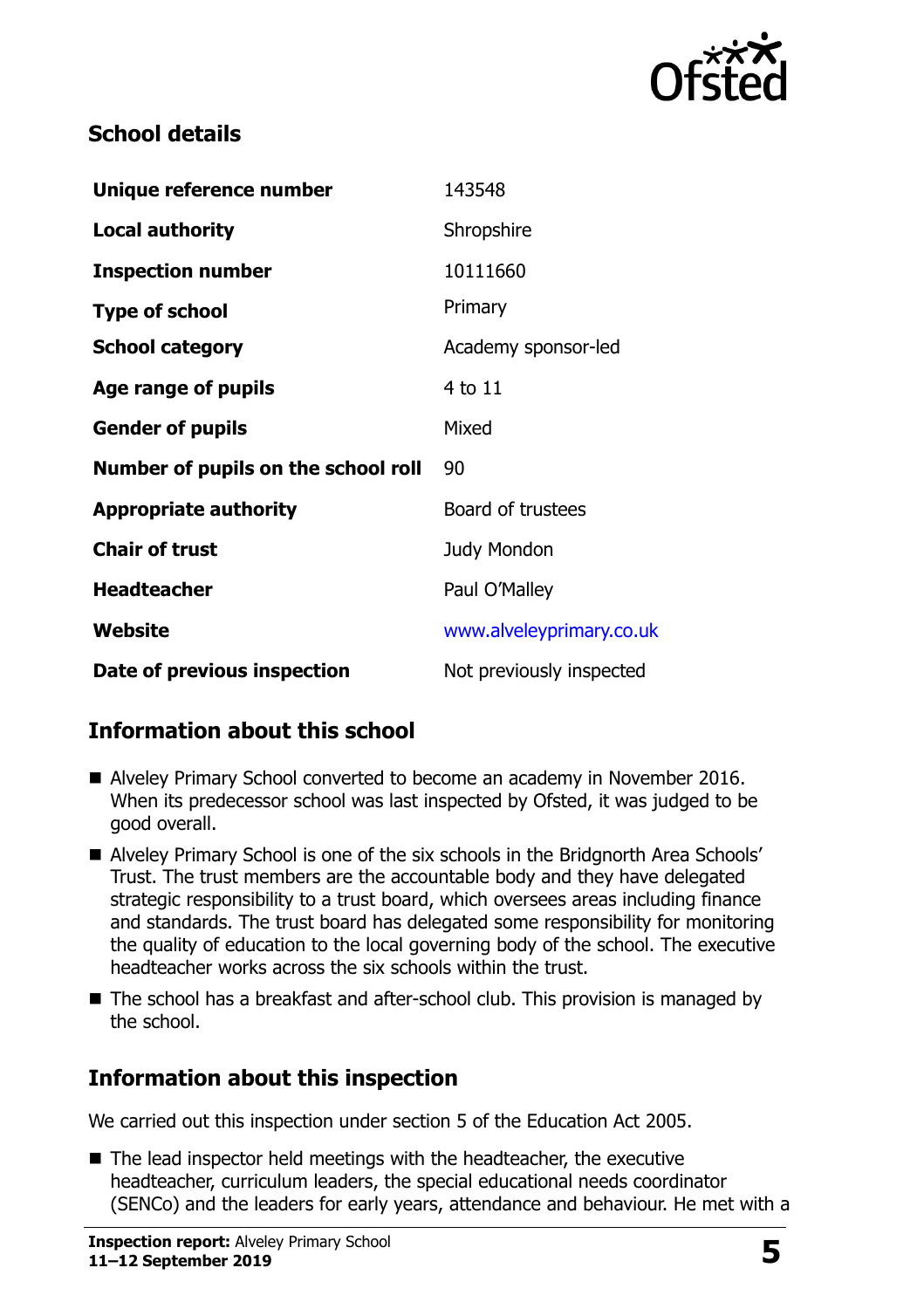

group of four local governing body members and trustees, including the chair. He also met with a member of the trust board and held a telephone conversation with the chair of the trust board.

- Inspectors met with groups of pupils, senior leaders, curriculum leaders and teachers to talk about the quality of education at the school.
- The inspectors made visits to classrooms. Some of these visits were with the headteacher.
- An inspector listened to several groups of pupils read.
- The inspectors spoke to pupils formally and informally about their learning and experiences at school. They looked at their work in a range of different subjects to see how well the curriculum is applied. A group of pupils accompanied an inspector on a walk around the school.
- Inspectors focused on reading, mathematics, history, and design and technology as part of this inspection. They looked at other subjects in less depth on the second day.
- An inspector visited the breakfast club.
- An inspector talked to parents before school. The lead inspector considered the 16 responses to Ofsted's online questionnaire, Parent View, and the 16 free-text responses received during the inspection.
- The lead inspector considered the nine responses to Ofsted's staff survey.
- Inspectors considered a range of documentation provided by the school. They looked at the school's self-evaluation, the school's key priorities, school policies, curriculum documents, SEND records, published information about pupils' performance, behaviour records, attendance records and minutes of governing body meetings.
- Documents relating to safeguarding were checked, including the checks that leaders make on staff prior to employment.
- The lead inspector looked at published information on the school's website.

#### **Inspection team**

Wayne Simner, lead inspector **Her Majesty's Inspector** 

Tracy Stone **Contract Contract Contract Contract Contract Contract Contract Contract Contract Contract Contract Contract Contract Contract Contract Contract Contract Contract Contract Contract Contract Contract Contract Co**